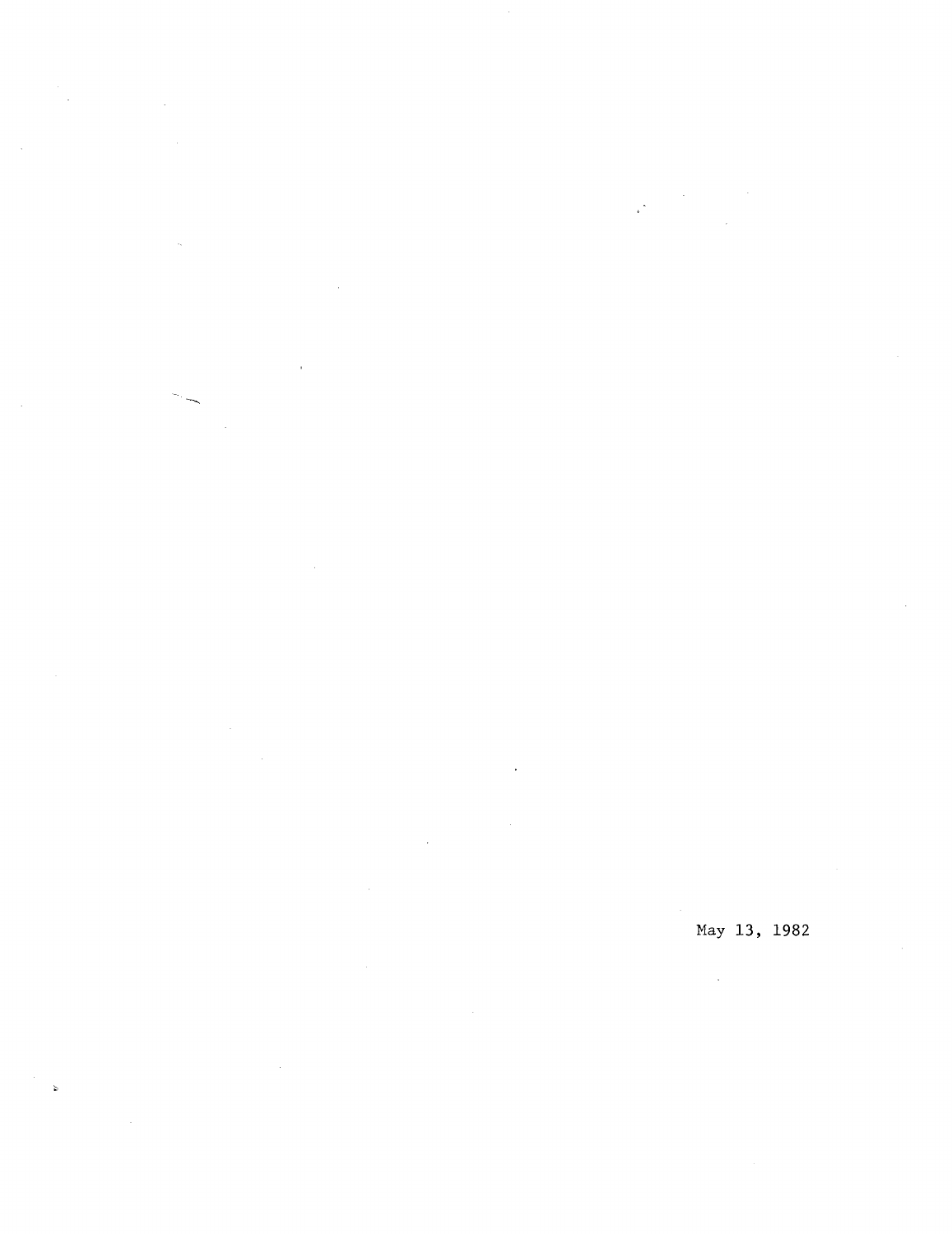The Minutes of the 70th Meeting of the Executive Committee of Science Faculty Council held on Thursday, May 13th, 1982 at 10:00 a.m. in Room 250 Allen Bldg.

Members present: P.K. Isaac, Chairman; Professors N. Arnason, N. Hunter, D. McKinnon, K. Kocherlakota, R.G. Woods; P. Harris (SSA); R. Chabluk (Recording Secretary).

Regrets: C.C. Bigelow, N.E. Losey

Visitors: C. Prosk, J. McConnell.

The Chairman opened the meeting at 10:05 and turned the floor over to Joan McConnell, Student Advisor, who took the members through the list of candidates and explained the criteria for each category.

Honours Gold Medal

Moved by Dr. Woods (Arnason),

"that A.J. Stephens, #5126626, be awarded the honours gold medal".

CARRIED.

## Four-Year Major Gold Medal

Moved by Dr. McKinnon (Hunter),

"that C.J. Hunter, #5115527, be awarded the Four-Year Major gold medal".

## CARRIED.

## General Gold Medal

Moved by Dr. Arnason (Kocherlakota),

"that the gold medal be awarded to M. W-K. Wong, #5201849".

CARRIED.